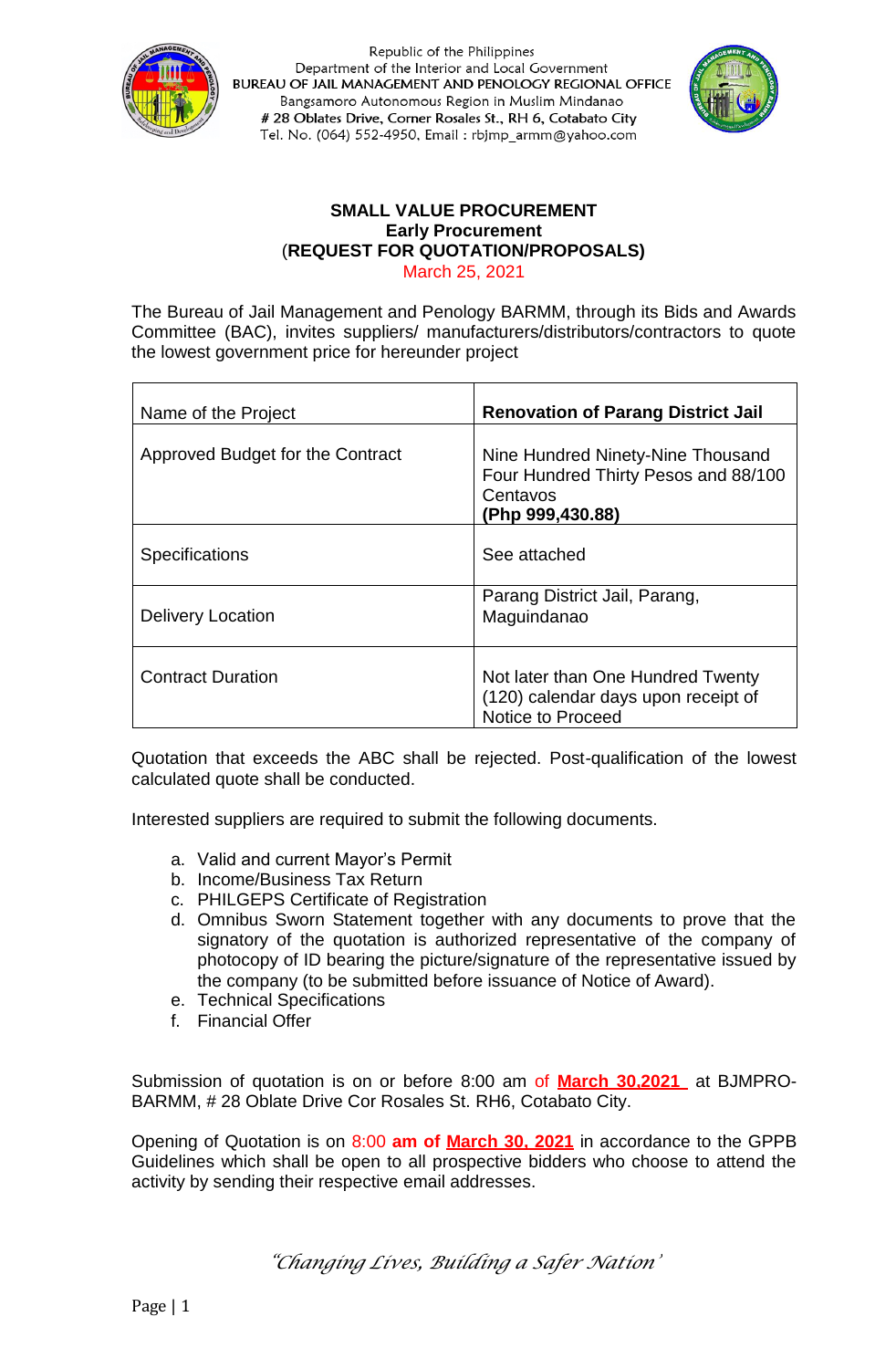



The Bureau of Jail Management and Penology Bangsamoro Autonomous Region in Muslim Mindanao assumes no responsibility whatsoever to compensate or indemnify bidders for any expenses incurred in the preparation of the quotation/proposals.

**J/CINSP RONALD ROY O RACINES** BAC Vice Chairperson

**JSSUPT FARIDAH P ALI** BAC Chairperson

*"Changing Lives, Building a Safer Nation"*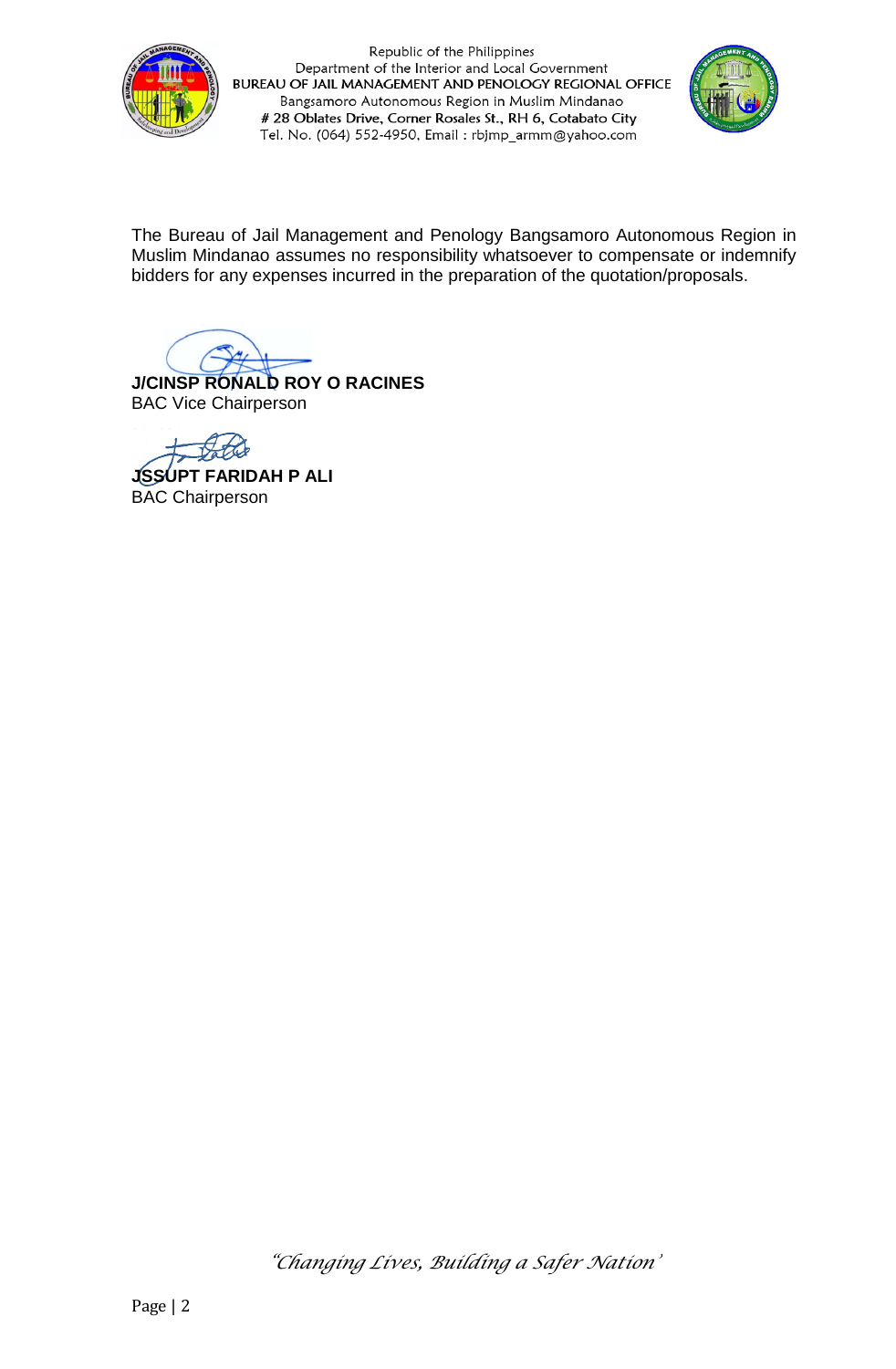



# **ANNEX "A" (Renovation of Parang District Jail)**

| <b>Name of the Company</b>      |                                                                                                                  |
|---------------------------------|------------------------------------------------------------------------------------------------------------------|
| <b>Address</b>                  |                                                                                                                  |
| <b>Business Permit No</b>       | the contract of the contract of the contract of the contract of the contract of the contract of                  |
| <b>PhilGEPS Registration No</b> | <u> 1980 - Andrea Aonaichte ann an Cathracha ann an t-</u>                                                       |
|                                 |                                                                                                                  |
| <b>Email Address</b>            | and the control of the control of the control of the control of the control of the control of the control of the |

### **Instructions:**

- 1. Do not alter the contents of this form in any way
- 2. All the technical specifications are mandatory. Failure to comply with the specifications shall be a ground for the disqualification of your quotation. Failure to follow these instructions will disqualify your entire quotation.

## **TECHNICAL SPECIFICATIONS**

" See attached Request for Quotation.

*"Changing Lives, Building a Safer Nation"*